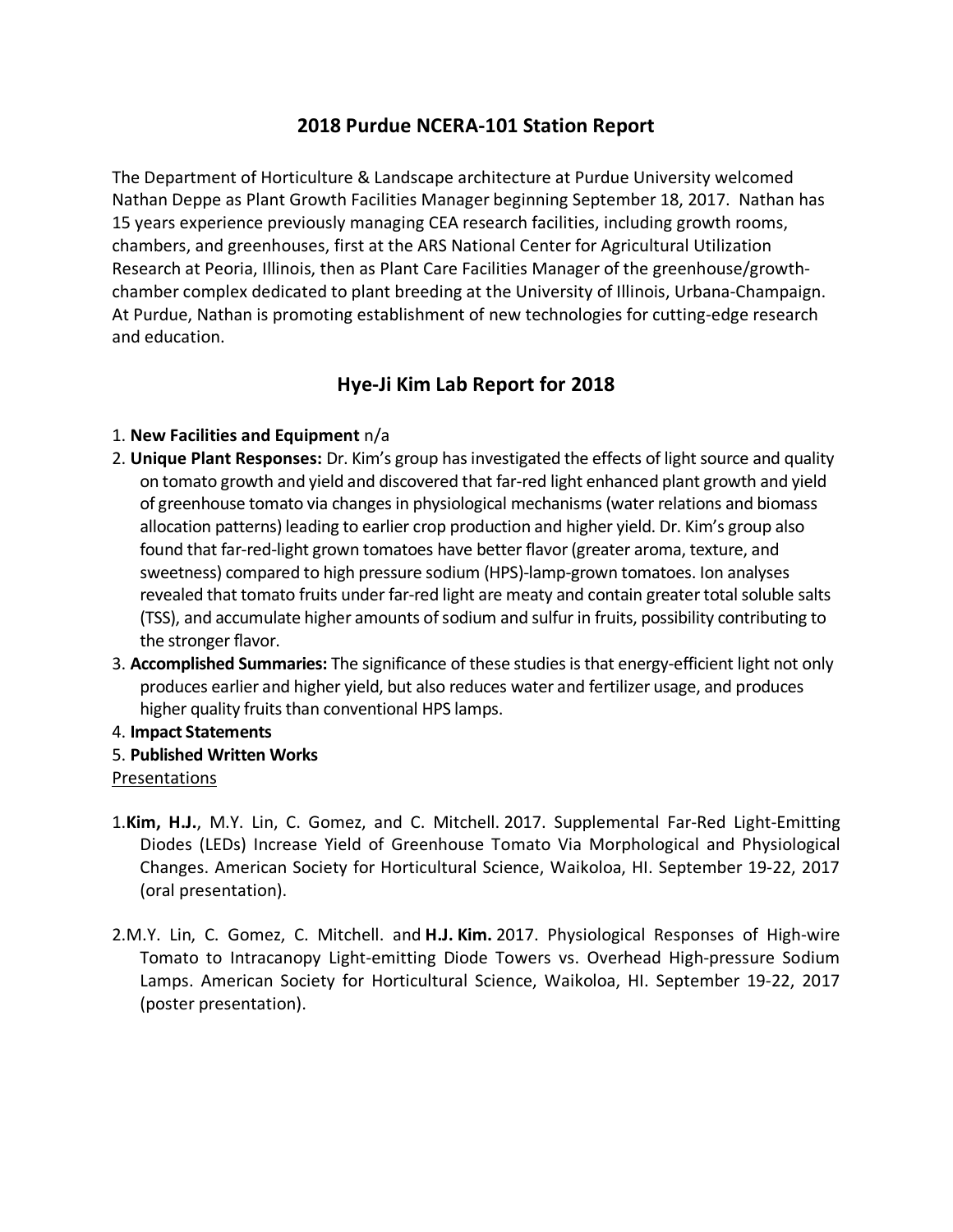## **Krishna Nemali Lab Report for 2018**

Assistant Professor, Controlled Environment Agriculture Horticulture & Landscape Architecture, Purdue University

Dr. Nemali is challenged with developing extension, research and teaching programs in a rapidly growing area of controlled environment agriculture, i.e., greenhouse and indoor-based hydroponic production. In addition, he supports floriculture industry through extension, research and teaching in his program. He is focused on developing region-specific best production technologies that improve sustainability by reducing resource wastage, minimizing environmental impact and increase profits using affordable and robust technologies

## **1. New Facilities/equipment:**

- a. A hydroponic facility with two production systems (nutrient film technique, NFT an deep flow technique, DFT) and capability to conduct replicated trials for different varieties under four nutrient solution concentrations and three supplemental lighting treatments was built for research, extension and teaching purposes was built at Purdue University Greenhouse Facility
- b. A vertical farm production facility to grow leaf greens and herbs under different sole source lighting treatments and nutrient solution concentrations was built for research, extension and teaching purposes
- c. An ebb-flow production facility for growing floriculture crops was added in the greenhouse for research activities
- d. A plant phenotyping station capable of automatically measuring canopy area and crop reflectance at different wavebands was added to controlled environment research

## **2. Unique plant responses/research accomplishments:**

- a. Photosynthetic photon efficiency is commonly used to market sole-source or supplemental lighting fixtures. Research at Purdue using different sole source LED lighting fixtures with different light composition indicated that energy use efficiency (g/KWh) was linearly related to crop light use efficiency (g/mol) and not related to photosynthetic photon efficiency (mol/KWh).
- b. Smartphone based measurement of plant N status is an ongoing project in our lab. Recent results, based on poinsettia and petunia species, indicated that image analysis technique can be used to remotely measure N content of plant stands in floriculture production.
- c. Hydroponic lettuce is commonly grown under NFT and DFT systems. Our research indicates that DFT system can yield higher yields than NFT system and the differences were related to better nutrient uptake by roots from the recycling solution under DFT than NFT.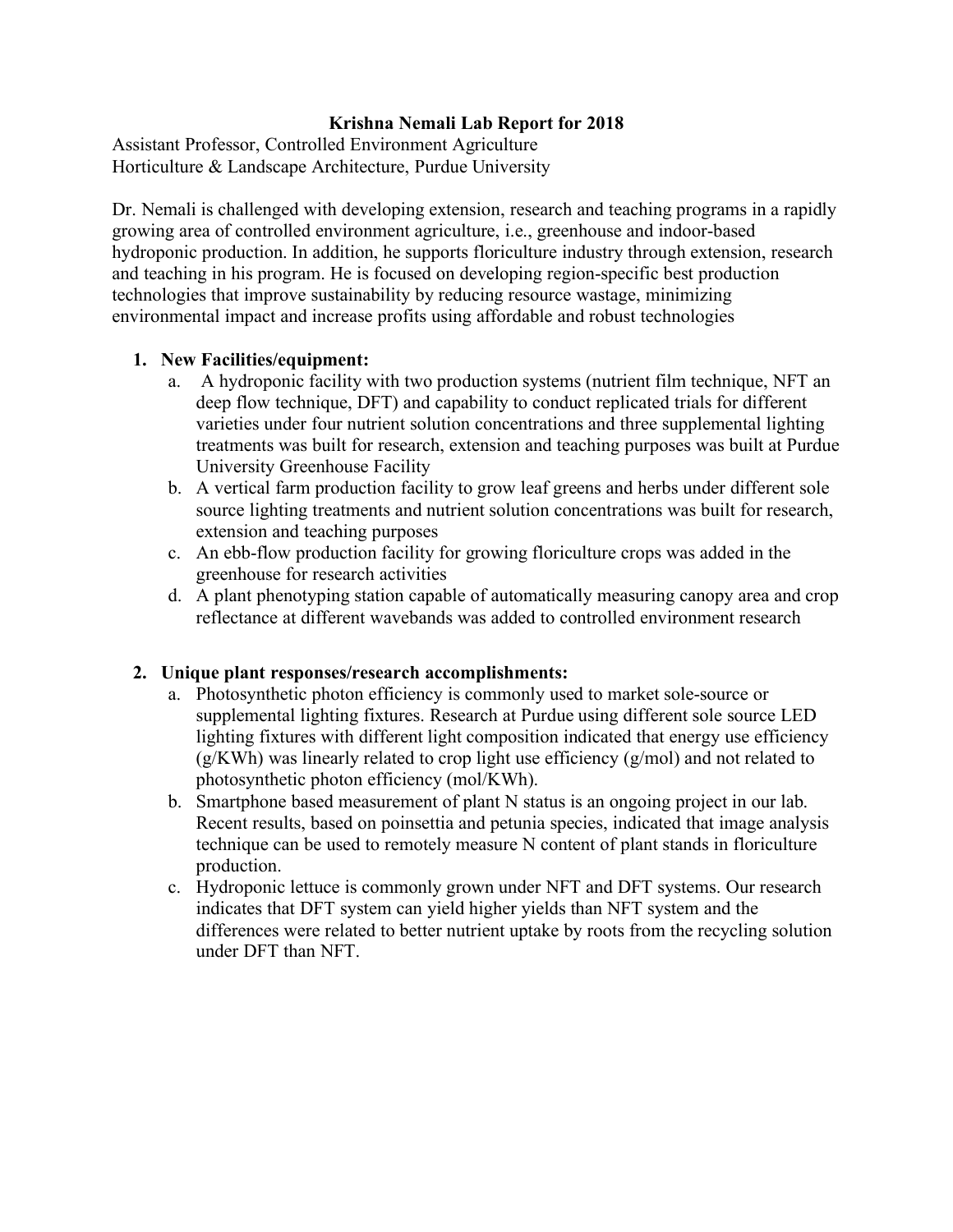## **3. Impact statements.**

- a. A new course 'controlled environment production of horticulture crops' was taught during spring 2018. First batch of 11 students completed the course with flying colors! Student projects included building hydroponic production systems, studying economics of growing lettuce under sole source lighting and economics of supplying growing lettuce with artificially heated nutrient solution under colder air temperatures.
- b. Two hydroponic workshops were conducted in 2017 at Purdue University. A total 95 growers attended the workshops. Growers learned about Artificial lighting and nutrient requirements of hydroponic crops and were exposed to research being conducted at Purdue.
- c. Dr. Nemali manages controlled environment agriculture website (www.purdue.edu/hla/sites/cea) specifically developed for growers, extension educators, students to visit extension and applied research pages. The extension page hosts Purdue Greenhouse Newsletters, Extension Bulletins and Greenhouse Archives. In November, December 2017 and January 2018, Dr. Nemali's website had total unique site visits of 3172, 2625 and 2909, respectively averaging 2902 unique views per month (source: Angelfish).

## **4. Published works**

- a. A new series, controlled environment production of horticulture crops is now available at Purdue education store. The articles can be downloaded free of cost
- b. A short communication series for controlled environment production entitled 'Purdue Greenhouse Newsletter' is also available online for growers

# **C.A. Mitchell Lab Report for 2018**

Two projects were conducted in the CAMLab during the 2017-2018 reporting year, one relating to the NASA-sponsored ILSRA project to do ground-based work in support of growing vegetables on the International Space Station in preparation for a routine pick-and-eat scenario.

- 1. **New Facilities and Equipment.** For the Minitron III controlled-environment/gasexchange system, modified design and assembly progressed towards completion and routine operation. Several improvements were made for ease of operation, for safety compliance, documentation of components, operation, and trouble shooting. Components of the gas-routing board were changed out to not bind  $CO<sub>2</sub>$  or H<sub>2</sub>Ov over time of operation, and a booster pump and digital rotameter were installed to ensure return of stirred sample atmospheres from the cuvette space to the IRGA following the large pressure drop.
- 2. **Unique Plant responses.** *Brassica rapa* cv. Tokyo Bekana (Chinese Cabbage) grown in analogue ground-based growth hardware for the international Space Station (ISS) performed poorly under environments designed to mimic those existing on ISS. Plants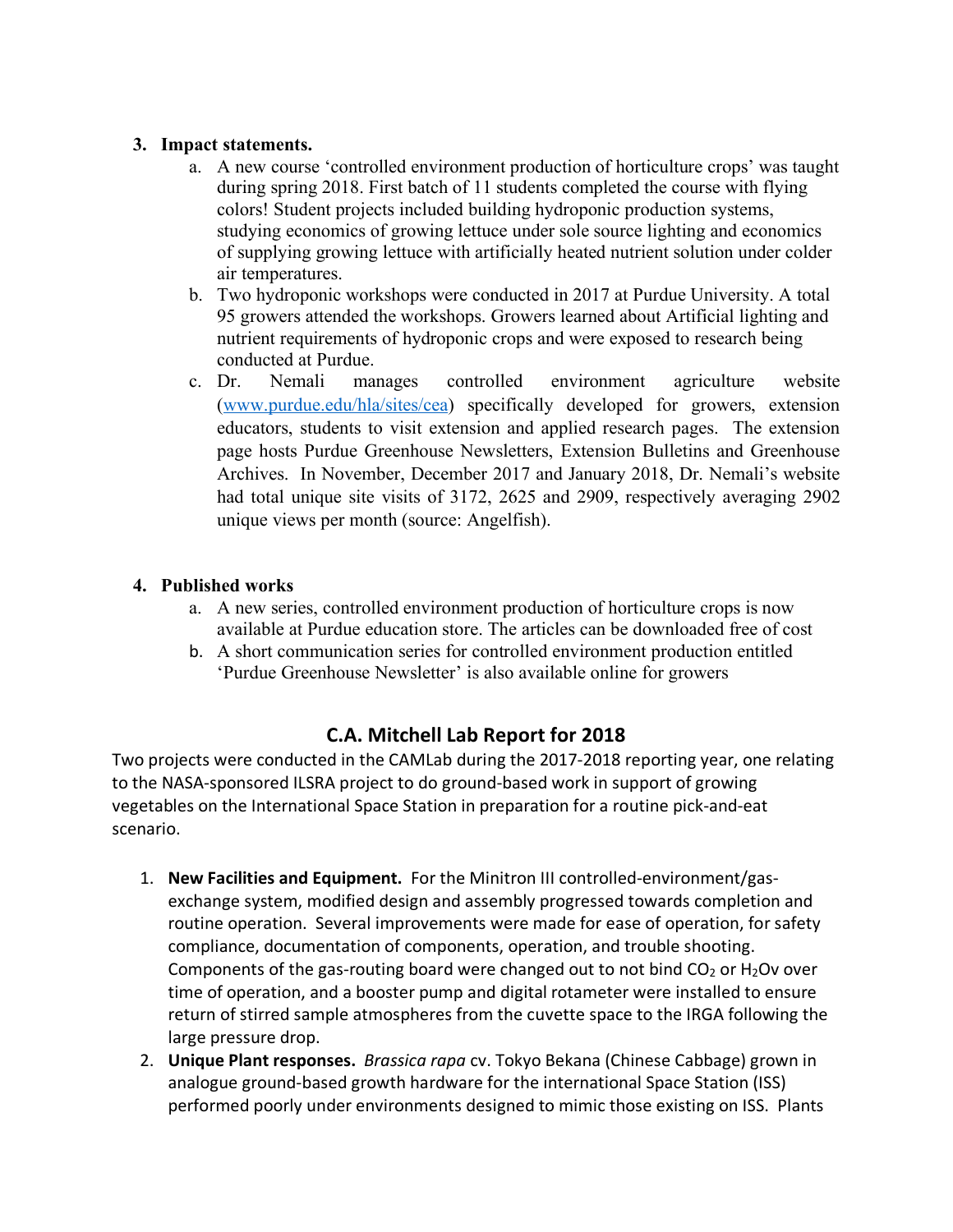grown in a greenhouse or in growth chambers in the lab grew productively under typical ground-based growth environments. Even though Chinese cabbage was the number 1 candidate crop species for growth on ISS in preliminary screening tests on the ground at the Kennedy Space Center, it performed poorly in growth chambers under ISS-like conditions (except for micro-gravity).

- 3. **Accomplishment Summaries.** For the **NASA ILSRA** project, controlled environments proved to be at least part of the reason why Chinese cabbage failed to thrive under ground-based conditions mimicking the ISS cabin environment in which edibles are grown in veggie plant-growth units. Controlled-environment plant-growth rooms on the ground mimicked ISS humidity, temperature, and  $CO<sub>2</sub>$  concentrations. In addition, the use of ground-based Veggie-analogue growth chambers, called Biomass Production Systems for Education (BPSes), allowed us to re-create the light and controlled-release fertilizer environments that also are used in space, many by default rather than by choice. From the outset, it became obvious that Chinese cabbage was not happy with one or more conditions under which it was being grown. This triggered a systematic investigation of environmental and/or cultural conditions responsible for the impaired growth, chlorosis, and necrosis that were observed for every experiment. Investigations included whether the Veggie "pillows" the plants were growing in (to prevent media and water from floating away in the ISS cabin were causing rootzone hypoxia; whether the arcillite plant-growth medium being used was causing micro-nutrient toxicities; whether focused red light from the BPSe was causing photobleaching of leaves leading to chlorosis, necrosis, etc.; and whether the balance of different controlled-release fertilizers was causing nutrient deficiencies. Attempts included different red:blue ratios of light, pre-leaching of arcillite medium, switching from pillows to a larger cylindrical growth system likely to deliver more  $O_2$  to the root system, growth in the greenhouse under natural solar light, and more. Other than plants grown in the greenhouse looking normal, all efforts to find limiting factors were ineffective, until supra-optimal  $CO<sub>2</sub>$  was investigated. The  $CO<sub>2</sub>$  environment of ISS averages 2800 umol/mol, about 7-fold higher than ambient on Earth. Systematic investigation of Chinese cabbage growth in response to different  $CO<sub>2</sub>$  concentrations found that growth impairment and likely  $CO<sub>2</sub>$  narcosis leading to chlorosis and necrosis of leaf tissues began at  $CO<sub>2</sub>$  concentrations much lower than 2800 umol/mol. It is possible that other lines of investigation that led to seemingly blind alleys interacted with supra-optimal  $CO<sub>2</sub>$ , but most growth limitations seemed to be alleviated by correcting the CO<sub>2</sub> environment *per se*.
- 4. **Impact Statement.** When screening species for growth on the ISS, it is important to mimic all environmental and cultural parameters occurring in space that it is possible to mimic during initial screening on the ground. Because other species that have been grown on ISS, such as 'Outredgeous' leaf lettuce, grow very well under ambient IIs cabin conditions, Chinese cabbage 'Tokyo Bekana' appears to be a genotype that does not react well to those conditions. Whether the negative growth reaction is unique to that cultivar of Chinese cabbage has not been investigated.